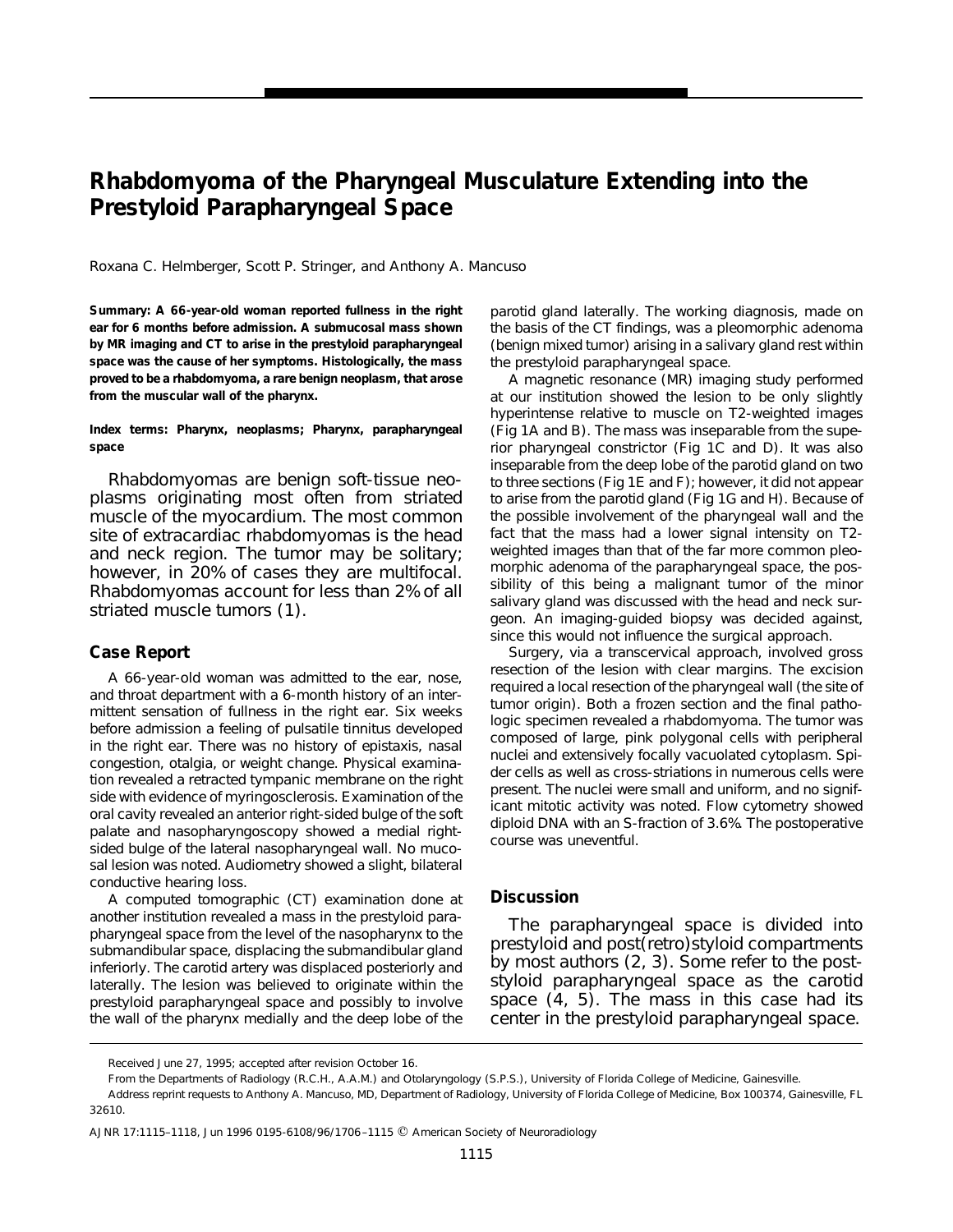Fig 1. Sixty-six-year-old woman with 6-month history of fullness in the right ear. *A* and *B*, Fast spin-echo heavily T2 weighted (4200/102/4 [repetition time/ echo time/excitations]) axial MR images show a mass in the right prestyloid parapharyngeal space slightly hyperintense

relative to muscle. *C* and *D*, Spin-echo T1-weighted (550/ 18/3) coronal MR images show the mass to be inseparable from the superior constrictor muscle, bulging the lateral wall of the nasopharynx medially.

*Figure continues.*



The contents of the prestyloid parapharyngeal space are fibroadipose tissue, neurovascular structures, such as the ascending pharyngeal artery and the pharyngeal venous and nervous plexus, and rests of salivary gland tissue (4). Tumors arising in the prestyloid parapharyngeal space are almost exclusively of minor salivary gland origin. Malignant tumors arising in these salivary rests are uncommon. Between 80% and 90% of the tumors are pleomorphic adenomas (benign mixed tumor) (3). Benign and malignant tumors arising in the deep portion of the parotid gland may extend into the prestyloid parapharyngeal space and be indistinguishable from those arising in the space itself. Surgical approaches to the parapharyngeal space vary with the site of origin (6). If the lesion is parotid in origin, a transparotid/transcervical approach will be used to find and protect the facial nerve during tumor resection. If the lesion is separate from the parotid gland, a transcervical approach, usually via the

submandibular space, is used. As a practical matter, at our institution, if the mass is not separable from the deep lobe of the parotid gland on high-quality CT scans or MR images over an area of about 1 to 2 cm, a combined transparotid/transcervical approach is always used. If a lesser area of contact is present, a transcervical approach may be used. The rhabdomyoma in this case was easily removed via a transcervical approach.

On MR images or CT scans, benign mixed tumors enhance slightly to moderately after administration of contrast material owing to a variably vascular stroma (7–9). T1-weighted MR images typically show low to intermediate signal intensity relative to muscle; however, areas of highly proteinaceous fluid or hemorrhage may have a high signal intensity. On T2 weighted sequences zones of high signal intensity equivalent to cerebrospinal fluid usually correspond to zones of microcystic morphology caused by many small glandular spaces filled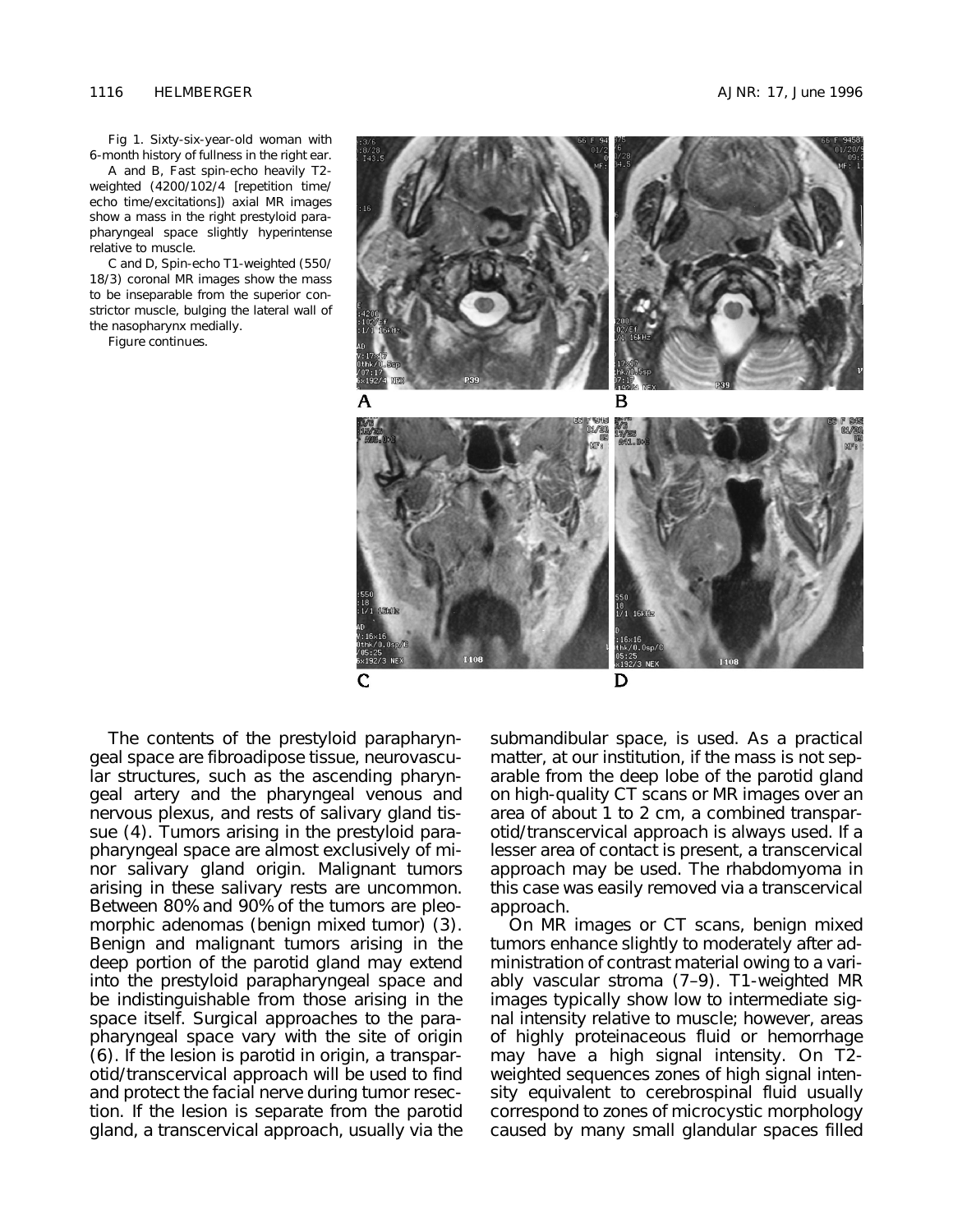

Fig 1, *continued*.

Precontrast (*E*) and postcontrast (*F*) spin-echo T1-weighted (600/18/3) axial MR images show that the mass is not clearly separate from the parotid gland; the tumor enhances slightly.

Precontrast (*G*) and postcontrast (*H*) T1-weighted (600/18/3) axial MR images 8 mm below those in *E* and *F* show the mass involves the pharyngeal wall and the prestyloid parapharyngeal space.

with proteinaceous secretions. If calcification or fibrosis is present, a low signal intensity may be seen on all sequences (2, 3). The mass in this case had little to suggest that it was a pleomorphic adenoma on the basis of its internal morphology compared with the more typical appearance of these lesions just described; only its position suggested an origin in the minor salivary gland.

Carcinomas of a salivary gland rest are often more homogeneously cellular than are the benign mixed tumors just described. As a result, these malignant tumors usually appear as a homogeneously enhancing, possibly infiltrative mass on contrast-enhanced MR images and CT scans. On MR images, the signal intensity tends to be equivalent to muscle on T1-weighted sequences and slightly hyperintense relative to muscle on T2-weighted sequences (3). These trends are seen in other malignant tumors of the parapharyngeal space, such as sarcomas or tumors of vascular or fibrous origin, or in nontumorous conditions, such as pseudotumors (3). In our case, the lack of high signal intensity of the tumor on T2-weighted MR images and possible pharyngeal wall invasion suggested that a malignant tumor of a salivary gland rest was more likely than usual. In retrospect, an origin from the pharyngeal wall could have been considered an alternative explanation because no fat plane was visible between the mass and the superior constrictor muscle. This observation coupled with the internal morphology of the mass as seen on T1-weighted and T2-weighted MR images might have suggested the rare possibility of a pharyngeal wall tumor. Because of the morphology of this lesion, other possible origins, such as branchial cleft cyst or lymphangioma, were not even considered.

Rhabdomyomas are benign tumors of mesenchymal origin. The common cardiac types are regarded as hamartomas and associated with tuberous sclerosis in 50% of the cases. Extracardiac rhabdomyomas are less frequent